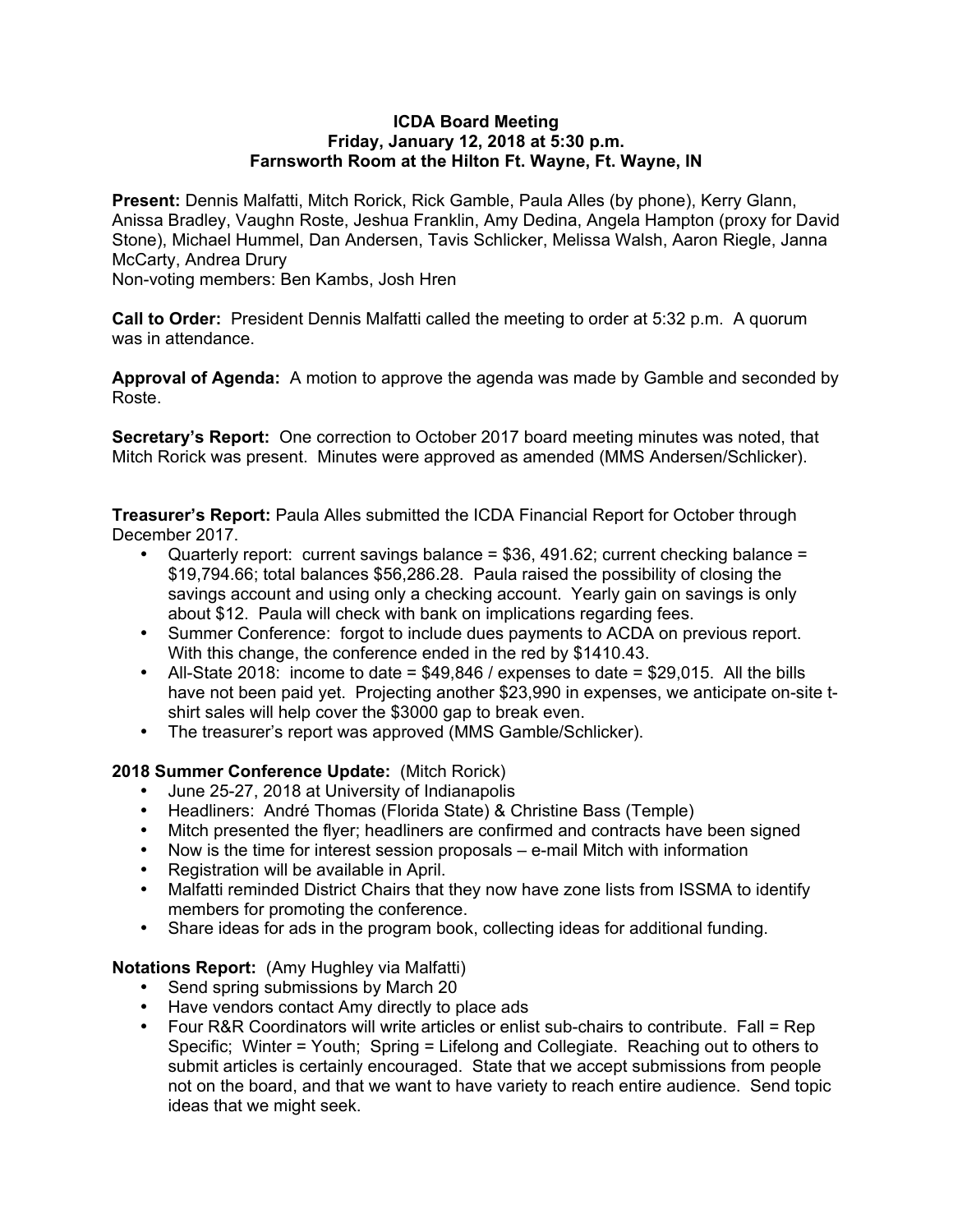• Amy is planning to step down as editor at the end of fiscal year. Send recommendations for her replacement to Dennis.

## **Membership Report:** (Vaughn Roste)

- Currently 347 memberships.
- Dan Andersen asked about finding out what activity areas (e.g. middle school, high school, music in worship, etc.) are represented in membership. Currently ACDA does not provide this data.
- Malfatti reported we filled 9 of 10 free SingUp memberships this past fall.

## **Old Business:**

- Middle School/Junior High All-State Choir exploratory committee update (Josh Hren): Has been compiling comments & holding conversation through Google docs. Continue to funnel comments and interested people to Josh. Goal is for a face-to-face meeting in February /March, with recommendations to the board by Summer Conference. Josh summarized comments already received: audition process needs significant updating; difficulty of tying involvement to CSWS; teachers not bothering to send auditions anymore due to problems; communication issues with IMEA; not getting music and practice tracks in timely manner. Further discussion ensued. Three options: leave it with IMEA; partner with IMEA in an advisory or collaborative way; ICDA take it over. Dan Andersen suggested first approaching IMEA with offer to help; if IMEA not interested, we could consider doing something ourselves.
- All-State Vocal Jazz Judging Honorariums update (Malfatti): Dennis has asked Brenda to devise similar method of paying judges to All-State choir
- ACDA Central/North Central Division Conference (Malfatti): deadline for early reg tomorrow!
- All-State Choir update (Anissa Bradley): have worked to streamline information given to Area Chairs that goes to directors and students. Discussed issue of student dropping out of home school choir. Had area chair meeting this morning, where this policy was discussed.

## **New Business:**

- All-State Choir Revised Documents (Bradley): non-refundable policy highlighted; will add language about participation in school choir; area chair confirms ICDA membership of participating directors; further discussion ensued on policy of requiring directors to be members of ICDA – can a middle school teacher or voice teacher, for instance, recommend a student if high school director is not a member? Continue to share perspectives with Anissa.
- IMEA Choral Music Liaison (Michael Hummel): CSWS coming to high school level; All-State Show Choir coming this summer; 2020 IMEA conference potentially in Indianapolis; also seeking bids from Ft Wayne & French Lick; will keep MLK weekend date
- ICDA Website (Malfatti/Hummel): tabled
- ACDA IRS Group Exemption (Malfatti): tabled
- *Resound* update (Malfatti): tabled

# **District Representative Reports/Repertoire and Standards Chairs/Roundtable:**

• none